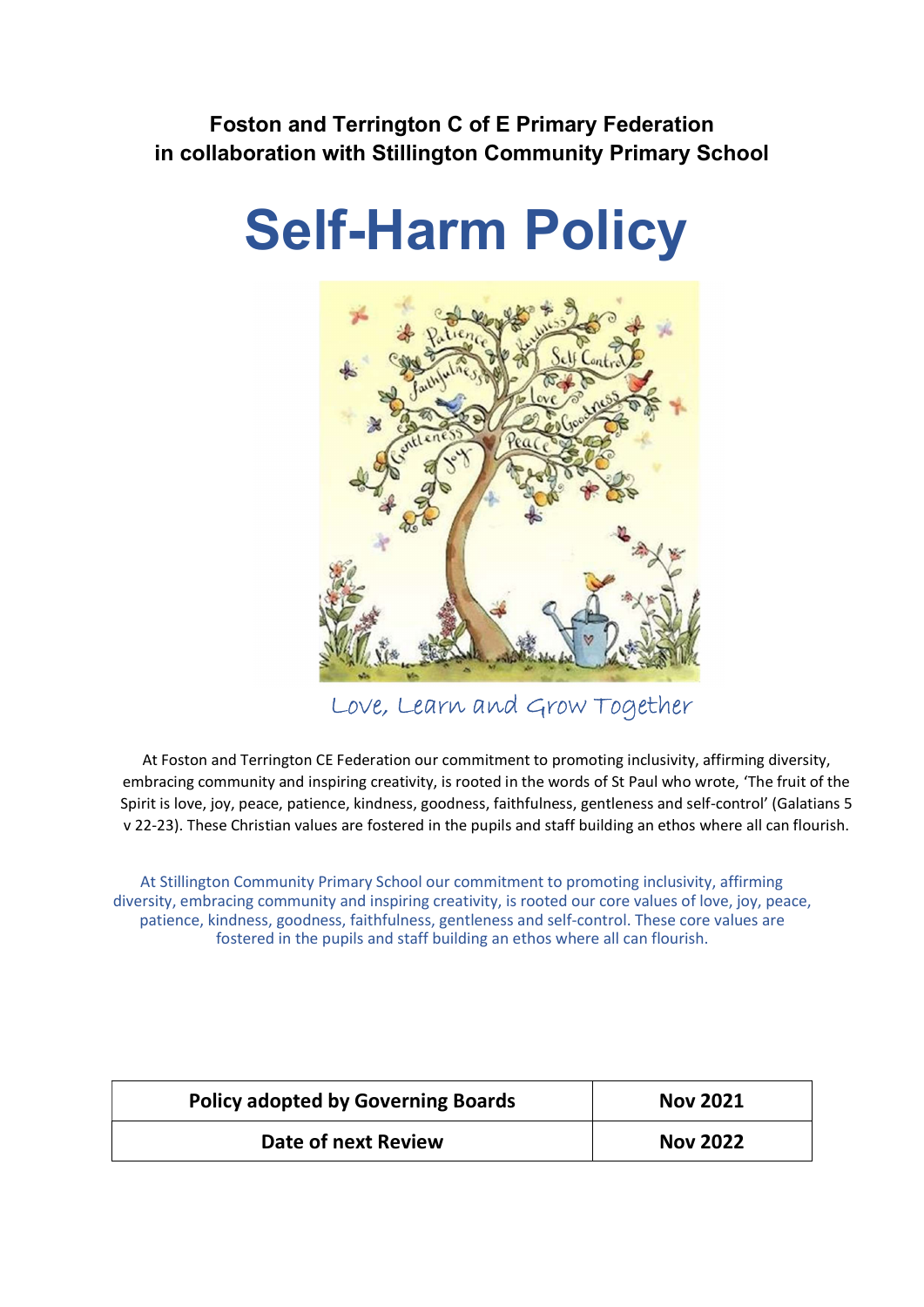## 1. Introduction and Context

1.1 Recent research indicates that up to one in ten young people in the UK engage in self-harming behaviours, and that this figure is higher amongst specific populations, including young people with special educational needs. School staff can play an important role in preventing self-harm, building resilience and supporting pupils, peers and parents of pupils currently engaging in self-harm.

## 2. Purpose

2.1 This document is a policy for staff working in our schools who may be supporting pupils who self-harm.

## 3. Aims

- 3.1 To adhere to the NYCC Self-Harm Guidance protocol.
- 3.2 To develop outstanding practice within our schools to help and support pupils who self-harm.

## 4. Definition of Self-Harm

4.1 Self-harm is any behaviour where the intent is to deliberately cause harm to one's own body.

#### 5. Roles and responsibilities

#### The Governing Body

5.1 The governing body has the legal duty to safeguard and promote the welfare of their pupils. There may be a nominated governor who has responsibility for safeguarding who will have an oversight for provision for pupils who self-harm.

#### The Headteacher

5.2 The Headteacher has responsibility for establishing effective safeguarding procedures with regard to self-harm, thereby ensuring the duty of care of pupils and staff.

#### **Staff**

5.3 Pupils may choose to confide in any member of school staff if they are concerned about their own welfare, or that of a peer.

Referral procedures are: Report to Designated Safeguarding Lead (DSL)